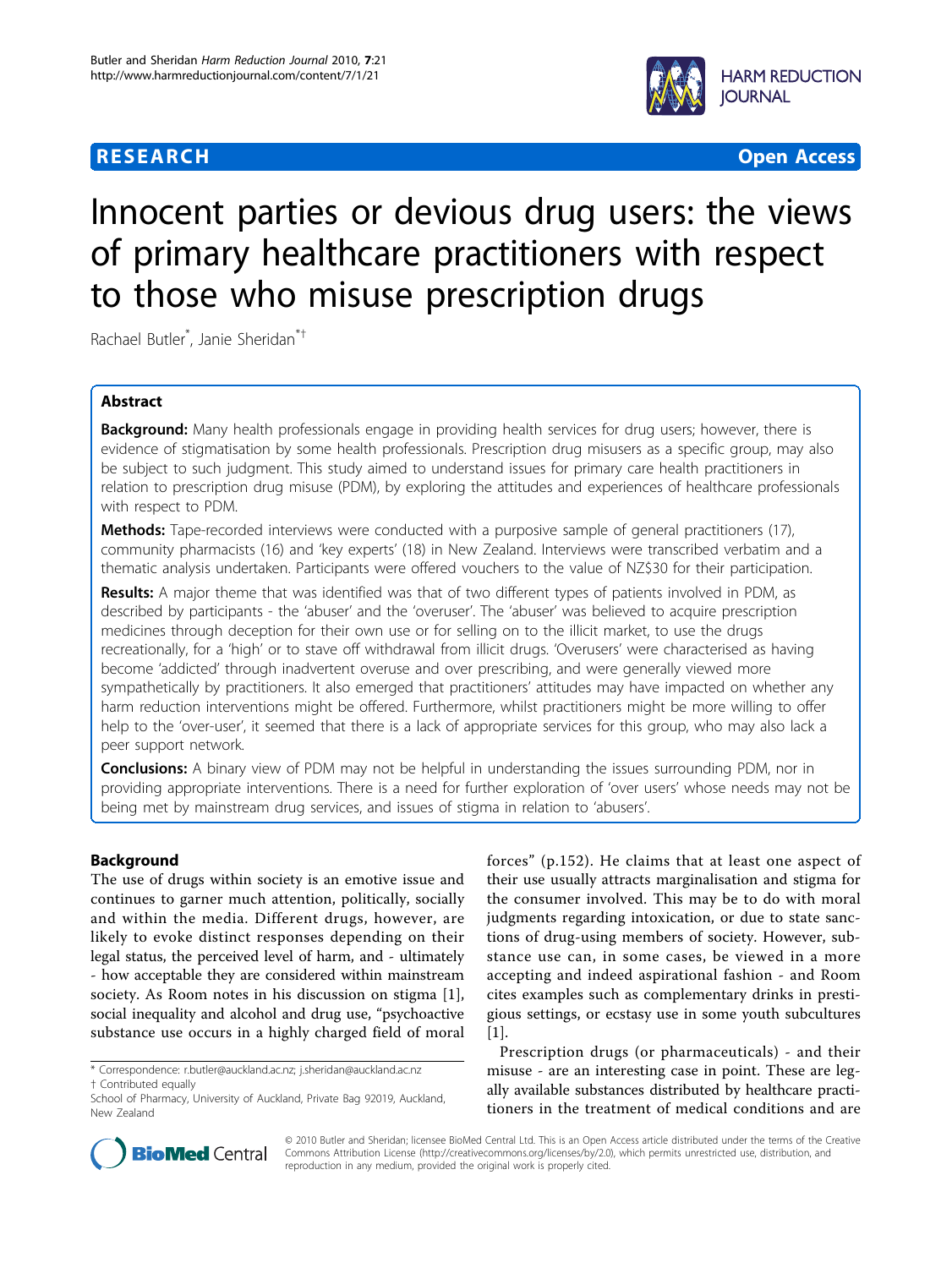seen to be a legitimate form of substance use, given their regulations and controls. It is widely recognised, however, that prescription medicines are liable to abuse/ misuse and the issue has received increasing attention from governments and policy makers in recent years [[2](#page-9-0)-[4\]](#page-9-0). An increase in illicit use of these substances has been attributed to their perceived 'safe' image (particularly compared with illegal street drugs) and their increasing availability [[5](#page-9-0)]. Moreover, their 'reliability' compared to illicit street drugs, where the quality and dose of the drug may not be known, has been highlighted as an attractive feature to drug users [\[6](#page-9-0)]. In New Zealand (NZ), drugs such as cocaine and heroin are expensive and not widely available [\[4](#page-9-0)], and it is hypothesised that pharmaceuticals thus feature highly within New Zealand's illicit drug markets [[4](#page-9-0)]. Data collected from frequent drug users on an annual basis via the NZ Illicit Drug Monitoring System (IDMS) gives us some insight into trends with regard to these substances. Recent results, for example, illustrate some key differences between the availability of 'street' or illicit morphine versus heroin. Of note, over two thirds of 'frequent drug users' claimed that they would be able to purchase supplies of street/illicit morphine in an hour or less, whilst less than half said they would be able to source heroin in the same time frame [[7](#page-9-0)]. To date, little research exists on the views of healthcare practitioners towards those who misuse prescription medicines.

In New Zealand, patients pay a fee to see their general practitioners (GPs), as well as paying a fixed price for their medicines when these are dispensed by community pharmacists (CP) (if these are subsidised by the government). At the time of the study a prescription charge could be between \$3 and \$15 per item, and a visit to a GP could have costs of up to \$80 per visit, although normally this would be considerably less. This paper will explore how GPs and community pharmacists CPs in New Zealand, when being interviewed about prescription drug misuse and its impact on primary care practice, 'classified' prescription drug misusers, and how this influenced their response to such patients, including whether or not any kind of harm reduction intervention was offered. As a part of this, we explore the cultural meanings surrounding prescription drug misuse, and the different notions of 'good' and 'bad' qualities ascribed to patients involved in this behaviour by their primary healthcare practitioners. This paper forms part of a larger study. A copy of the report may be seen at: [http://](http://www.ndp.govt.nz/moh.nsf/pagescm/7540/$File/prescription-drug-misuse-primary-care-2008v2.pdf) [www.ndp.govt.nz/moh.nsf/pagescm/7540/\\$File/prescrip](http://www.ndp.govt.nz/moh.nsf/pagescm/7540/$File/prescription-drug-misuse-primary-care-2008v2.pdf)[tion-drug-misuse-primary-care-2008v2.pdf](http://www.ndp.govt.nz/moh.nsf/pagescm/7540/$File/prescription-drug-misuse-primary-care-2008v2.pdf)

## Methods

This study involved qualitative, semi-structured interviews with primary healthcare practitioners and other

'key experts'. Sampling for both groups was purposive. This approach seeks to select individuals based on their knowledge, experience or specific characteristics [[8\]](#page-9-0). In the context of this study, GP and CP interviewees were selected in consideration of their gender, length of time practising, the location of their practice or pharmacy (i. e. rural vs. urban locale) and whether or not they dispensed or prescribed methadone. All these factors were considered potential influences on their views and experiences as a primary healthcare practitioner (PHCP) with regard to prescription drug misuse. 'Key experts' (KEs) were selected for their specialist knowledge in areas relevant to the research including drug treatment, and law enforcement.

A mix of telephone and face-to-face interviews were conducted between June 2007 and January 2008. Participants were provided with a NZ\$30 voucher in recognition of their time. With the permission of the research participants, interviews were recorded on a digital device and later transcribed verbatim. A thematic analysis of the data, employing a general inductive approach [[9](#page-9-0)], was carried out. The NVIVO software package was utilised during the analysis process to assist with the coding and management of the data.

For the purpose of this study the following definition of prescription drug misuse was utilised in the Participant Information Sheet: "You are invited to take part in a study which is exploring the diversion and misuse or abuse of prescription drugs by patients/clients. A definition of this type of drug misuse/abuse is the misuse or illicit acquisition or diversion of prescription drugs for their psychoactive effects. Although not all prescription drugs obtained for this purpose are sourced through GPs or dispensing pharmacists, accessing them via primary care is thought to be a significant source. This is, therefore, the focus of this piece of research". This definition was developed by the project advisory group and is in line with that used by Weekes et al [\[10\]](#page-9-0). A verbal explanation of this was given by the researcher at the beginning of each interview, and any misunderstandings clarified. The rationale was to include only psychoactive medicines with abuse/addiction potential, and to rule out sharing of non psychoactive medicines. All interviews were carried out using a topic guide. Questions explored issues around current prescription drugs of abuse, drug seeking behaviour, the role of diverted pharmaceuticals, impact of prescription drug misuse and PHCPs' response to the behaviour within the primary care setting. Challenges faced by PHCPs are described elsewhere [[11](#page-9-0)].

Note that the terms 'prescription drug misuser' and 'drug seeker' are used interchangeably throughout this paper to denote a patient involved in misusing psychoactive prescription medicines. During interviews, the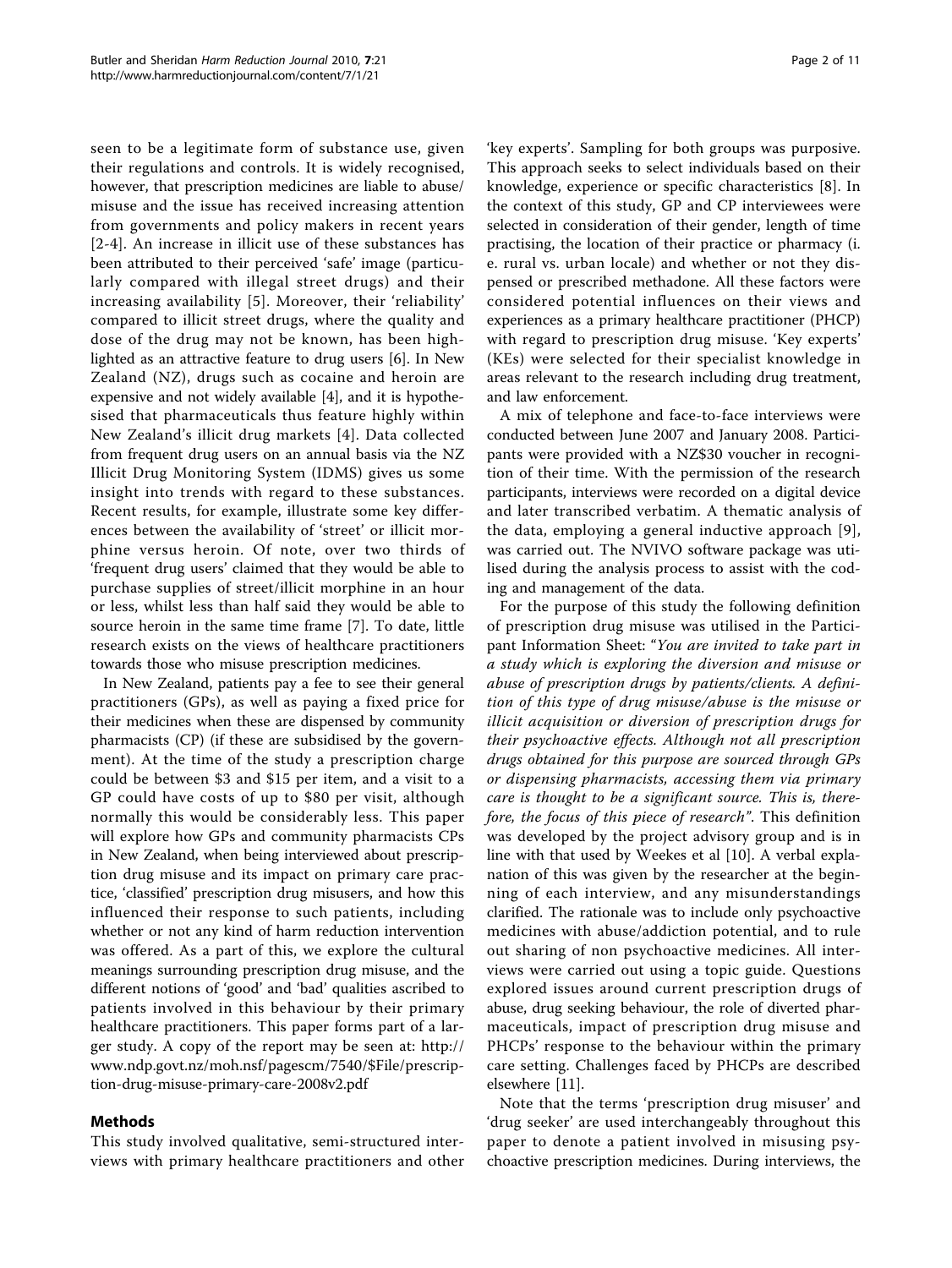researcher adopted the terminology utilised by the interviewee.

The research received ethical approval from the University of Auckland Human Participants Ethics Committee.

## Results

Fifty one semi-structured interviews were undertaken with GPs ( $n = 17$ ), CPs ( $n = 16$ ) and KEs ( $n = 18$ ). Interviews last between 25 and 75 minutes. The sample included six female GPs and 10 female CPs. Nine of the GPs interviewed were authorised to prescribe methadone, and 13 CPs were involved in dispensing the drug as part of methadone maintenance treatment. Seven GPs had been practicing for more than 20 years, with three having been employed as a GP for between five and nine years. Three of the CPs had been practicing for less than five years, and ten had been doing so for more than 20 years. In addition, four CPs and five GPs were based in rural locations. KEs from areas including drug treatment, health or drug policy, law enforcement, and PHCP representative organisations took part. Four also worked as GPs, thus enabling them to comment on PDM from both perspectives.

The main types of prescription medicines identified in interviews as being misused were opioids (morphine, dihydrocodeine, codeine and pethidine), benzodiazepines (e.g. diazepam, clonazepam, temazpam, and triazolam), stimulants (e.g. Ritalin™) and other medicines such as zopiclone.

Part of the research explored interviewee perceptions regarding the type of people involved in misusing prescription medicines. During the initial stages of data collection, this was elicited via an open-ended question: who are the main people involved in the misuse of prescription medicines? Where necessary, further probing was undertaken in specific areas, including such patients' age, gender, ethnicity and socio-economic status. It was not intended to obtain a quantitative demographic profile of prescription drug misusing patients; rather, we were interested how PHCPs defined the characteristics of this patient group, and the qualities they were ascribed.

Findings revealed that, qualitatively, there was no unified picture of the 'typical' drug seeker in terms of their demographic profile. Indeed, interviewees were often quick to point out that it was difficult to generalise about patients who misuse prescription drugs as they came from "all walks of life". PHCPs were, however, categorising drug seekers in other ways. This was primarily based on their views of patients' reasons for seeking illicit supplies of prescription drugs, how they came to start using such substances, and their relationship with prescription medicines. This distinction was also made by some 'key experts' who took part in the research. These interviewees tended to either be also working as a PHCP or were employed within the drug treatment sector.

Two key 'typologies' emerged from analysis of the data. For the purpose of this paper, they have been given the titles of 'abusers' and 'over-users', and a description of each is provided below.

#### 'Abusers'

This first group of patients, whom we have called 'abusers', were the most strongly linked with prescription drug misuse and most interviewees, when considering the type of patients involved in this behaviour, initially attributed them with the following characteristics. 'Abusers' were believed to acquire prescription medicines for their own use or for selling on to the illicit market. They were either viewed as 'recreational' drug users who sought prescription drugs for the 'high' that they provided, or as 'addicts' who used them to knowingly feed an addiction. It was generally believed, therefore, that the prescription medicines obtained by these individuals were never used for their 'medically' recognised function, and that obtaining them from primary care was a deliberate act of deception.

'Abusers' were perceived as having a history of drug misuse, considered likely to be polydrug users, and with co-existing mental health issues. This included methadone patients or individuals known to be receiving treatment from specialist alcohol and other drug services. They were also typically believed to be younger patients, and more closely aligned, although not exclusively, with seeking pain-relieving drugs or stimulants (e.g. methylphenidate) rather than benzodiazepines.

It was believed that some patients in this category misused pharmaceuticals in a recreational fashion, and to derive some form of pleasure. Interviewees spoke about them using the substances for the 'high', the 'buzz' and to have some kind of 'trip'. In line with this was the implication that 'abusers' have some kind of control over their drug use, and that it is a conscious decision on their part to become intoxicated:

You've got the other group ['abusers'] who are addicts, who are coming off say 'p' [street name for methamphetamine] or are, you know, methadone clients. They use it for a buzz, they get a bit of a buzz off it. They have a little party and they drop it at the same time... yeah yeah, they'll save them up and then they'll drop them all on a Friday, and then over the weekend if they've got diazepam or something. [KE]

It was evident that when discussing 'abusers' GPs and CPs sometimes merged their views of these patients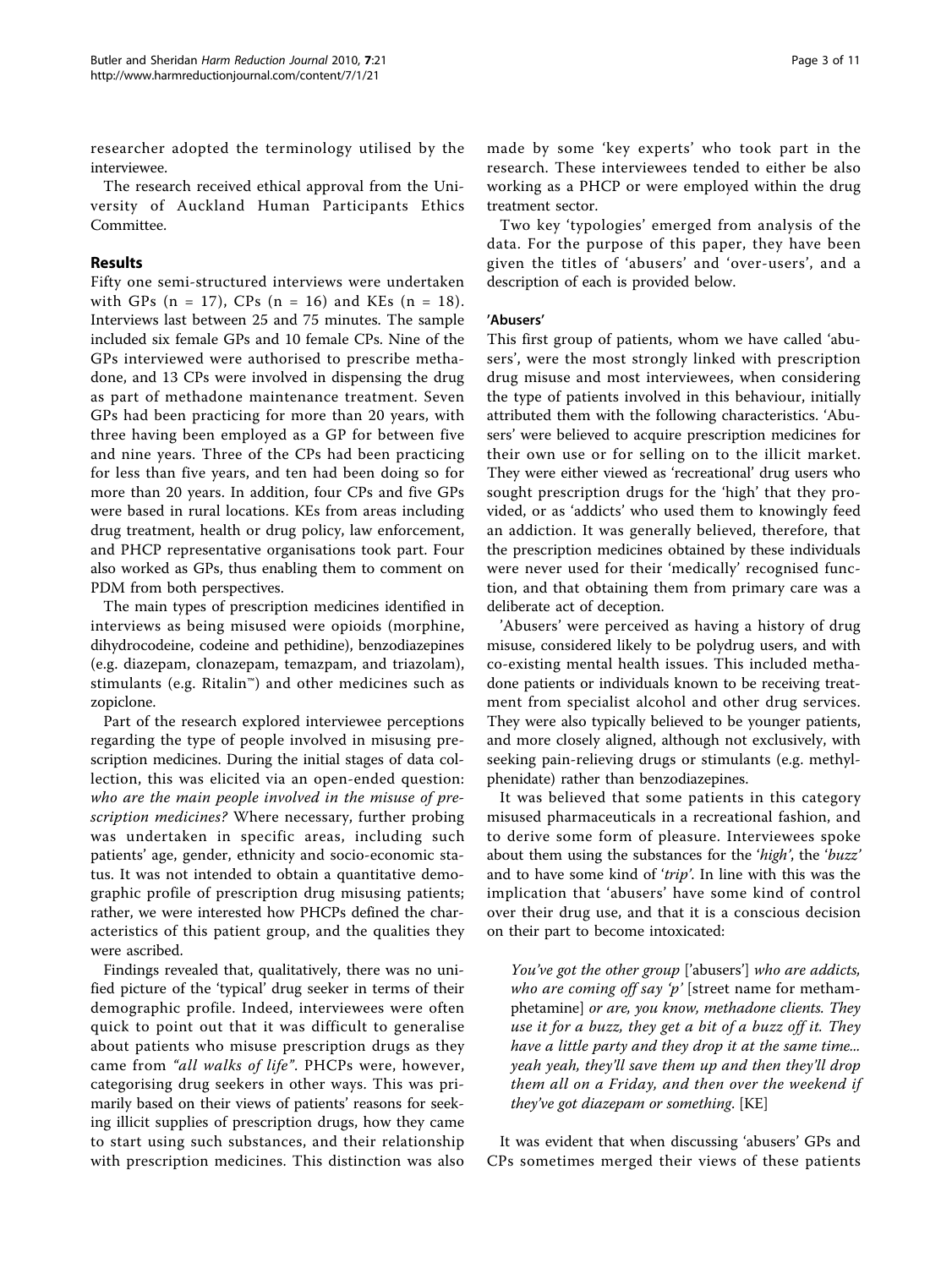with more general opinions of illicit drug-using patients. Indeed, GPs and CPs often subscribed to the unsympathetic depiction of drug users (and by association, 'abusers') as less than desirable members of society. Comments about the way in which 'abusers' looked (usually described as 'scruffy' or 'dishevelled'), their work situation (generally unemployed) and their lifestyle ('transient' or 'with no fixed abode') all served to reinforce the 'junkie' stereotype [[11\]](#page-9-0). This was evident in an interview with a community pharmacist who spoke about how she identified individuals who were misusing prescription drugs. For this practitioner, 'abusers' are positioned as the 'bad guys' who have little to offer society and are seen as being 'abnormal' in some way.

The down and outers and the pathetic stories and now they are pretty clever with being sort of looking normal and telling better stories I guess... Usually it's the ones that, what would you say, the real down and outers. You know, they haven't got hope, they'll be shoplifting as well and, you know, they're probably in and out of jail. [CP8]

The stigmatisation of drug users by PHCPs was also raised as an issue during interviews with 'key experts', particularly in relation to the potential for this to impact on how prescription drug misusing patients were viewed:

You know, the way that drug users are portrayed in the media and some of the comments you actually even get from within the alcohol and drug sector about drug users, you know, you kind of get this whole sense that it's kind of their own fault, that they're dirty people. I still think that's an understanding out in the community and I don't think doctors are immune to that stereotype. [KE6]

It is important to note that not all interviewees expressed unsympathetic portrayals of illicit or prescription drug misusers. Moreover, there was evidence that some were aware of their 'biases' as evident in the following interview extract:

It's like, I don't know, this sounds real mean, drug users like they're really skinny and really pale and got like tattoos. That's really bad, but they've got tattoos. There's just something that you just can pick them. Don't ask me why, like you just know after a while. [CP9]

#### 'Over-users'

This second group of drug seekers were not normally discussed straight away. Indeed, it was often only later in an interview that PHCPs remarked on a different category of patients involved in drug seeking behaviour. Some were even unsure as to whether or not 'overusers' should be classified as prescription drug misusers despite meeting the defined criteria for the behaviour.

Patients categorised as 'over-users' were believed to have begun using prescription medicines in a legitimate fashion. Interviewees spoke about these patients having an initial health issue, whereby they had been prescribed medication (e.g. pain relief) to manage the problem. The misuse behaviour had, therefore, only come later, and there was the implication that it would never had occurred in the first place if the medical condition had not been present. In line with this, it was believed that 'over users' sought prescription medicines for their own use only, and were not involved in selling their supplies on the illicit drug market, or to other drug users. It was also assumed that these patients were non-users of any illicit drugs:

Yes, they ['abusers'] have started and developed, particularly their opiate habit, through using drugs recreationally. Whereas the prescription patients ['over-users'] usually would have had something like, particularly the younger ones, a road traffic accident or an injury at work, which has caused them to be put on to an opiate initially. So, they may well not have been a drug user at all. [KE14]

It was commonly believed that the misuse was, in part, the fault of errant GPswho prescribed potential drugs of abuse over long periods of time, without appropriate checks in place. Thus, some interviewees felt that the medical profession needed to take some responsibility for the development of the misuse behaviour. Inherent in all of this was a sense that these patients were somehow transformed into prescription drug misusers through no fault of their own and, in some instances, without any self awareness that this was occurring. This medical basis for their addiction was somehow more acceptable and garnered greater empathy than that of the 'abusers':

I mean I have a patient myself who's on morphine that started in the hospital and now, you know four or five years later she's still taking them and there's no way she's ever going to get off it. You know, we've tried, she's been under the pain clinic and, you know she's basically a drug addict at the hands of the medical profession. And you know, we have to take some, sometimes we have to take some blame for these things starting. [Interview GP1]

There was evidence of some judgement being made with regard to the type of effect 'overusers' sought from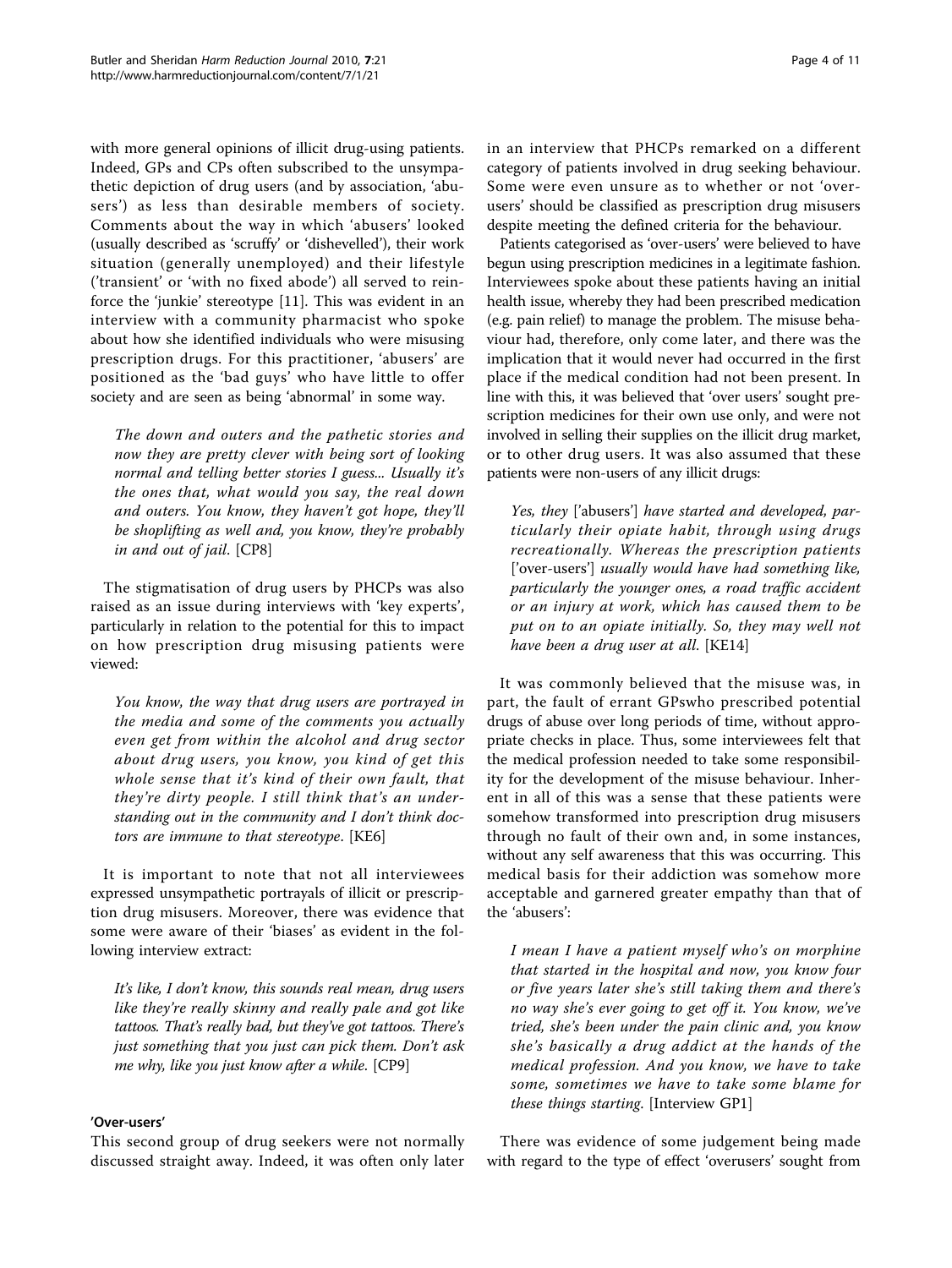their prescribed medication. Interviewees spoke about the substances being used by 'overusers' to 'feel normal' or 'at peace', or in a functional way to stave off the effects of withdrawal. Compared with 'absusers', there was no association with the drugs being consumed recreationally or 'for fun'. In the following excerpt one GP is responding to a question about whether a particular patient (who she viewed as an 'overuser') would be using the prescribed drugs differently to patients who she classified as 'abusers', and she highlights what she sees as the differences between the two 'types' of patients.

The drugs she's [an 'overuser'] using are not necessarily quite as, they don't give the same, they're psychoactive but they're not psychoactive in a way that you and I would want to trip or think that they want to trip or something. Whereas the other people ['abusers'] come and they want their benzos, they want their morphine, we know that they're after a trip on it. Whereas the other people are desperate to maintain some sort of I don't know, whether they're turning their heads to some sort of peace, I don't know. [GP6]

Long-term users of benzodiazepines, patients 'inherited' from another prescriber, and older patients were often categorised as 'overusers'. Indeed, it would appear that demographic characteristics sometimes played a role with regard to how drug-seeking patients were perceived. In the following account, a GP is debating whether a patient could be considered to be a drug seeker, despite exhibiting classic signs of 'doctor shopping' activity, whereby more than one doctor is visited in order to secure supplies of a potential drug of abuse. Whilst recognising that this was going on, the age of the patient - in their late seventies - clearly makes the interviewee question whether or not they could be seen as a prescription drug misuser. This would suggest that such behaviour is still considered to be the domain of young people and may mean that older patients are overlooked as potential drug seekers:

Well, I mean I would generally say I think it's younger people and I think it's probably all ethnicities and both genders [who misuse prescription drugs]. I mean I suppose there are elderly people that drug seek. Well, it's drug seeking in a different way. Like I had a patient a few years ago, she was 79 or something. I gave her Gees linctus, which has a sort of opiate base...anyway, she'd never had it before and she came back three weeks later and said she still had a bit of a cough and so I gave her some more. And then she came back - oh she saw a colleague of mine a few weeks later and got some more, and then she came back to me and asked for more and I realised. And she'd become addicted to it - so I don't know if you call that drug seeking? [GP3]

## How do these constructed identities impact on the way in which PHCPs respond to prescription drug misusing patients?

The first part of this paper has described two identities ascribed to prescription drug misusing patients. This section will explore how these constructed identities or typologies were reflected in the way primary healthcare practitioners responded to drug seeking behaviour either within their practice (in the case of GPs) or in the community pharmacy setting (for CPs). Specifically we focus on whether or not GPs and CPs offered some form of harm reduction intervention to such patients, and if so, how this was shaped by the way in which the patient was categorised. Interventions within this setting could include providing information to patients on the health effects of misusing potential drugs of abuse, offering general help or assistance (e.g. trialling 'drug-free' days) or referral to a specialist service (e.g. drug treatment or a pain clinic).

#### Tom and Jerry

It is worth noting in the first instance that under their respective professional codes of conduct, GPs and CPs have professional and ethical obligations to prevent the misuse of medicines. In line with these responsibilities, the predominant response (by both CPs and GPs) when faced with an incident of PDM involved attempts to control the supply of medicines. In general, this involved ensuring these medicines were not made available, by refusing to prescribe them (GPs) or dispense them (CPs) or limiting the amount provided. Other strategies included banning the patient from the practice or pharmacy, and either contacting Medicines Control staff or Police. PHCPs sometimes varied their response depending on the circumstances (e.g. if they felt threatened) or the nature of the therapeutic relationship (e.g. if it was a patient they had been engaged with over a long period).

Nonetheless, descriptions of the way in which health professionals engaged in this policing of the system provides evidence of the typologies they attributed to the prescription drug misuser. The positioning of the 'abuser', for example, as someone trying to swindle the health system and whose access to prescription medications needs to be prevented, conjures up something of a 'cat and mouse' scenario, with the GP or CP attempting to stay 'one step ahead' in order to 'catch them out'. One GP acknowledged that "it's sort of like a competition amongst some of the more senior docs to know whether they've been done or not". Findings from the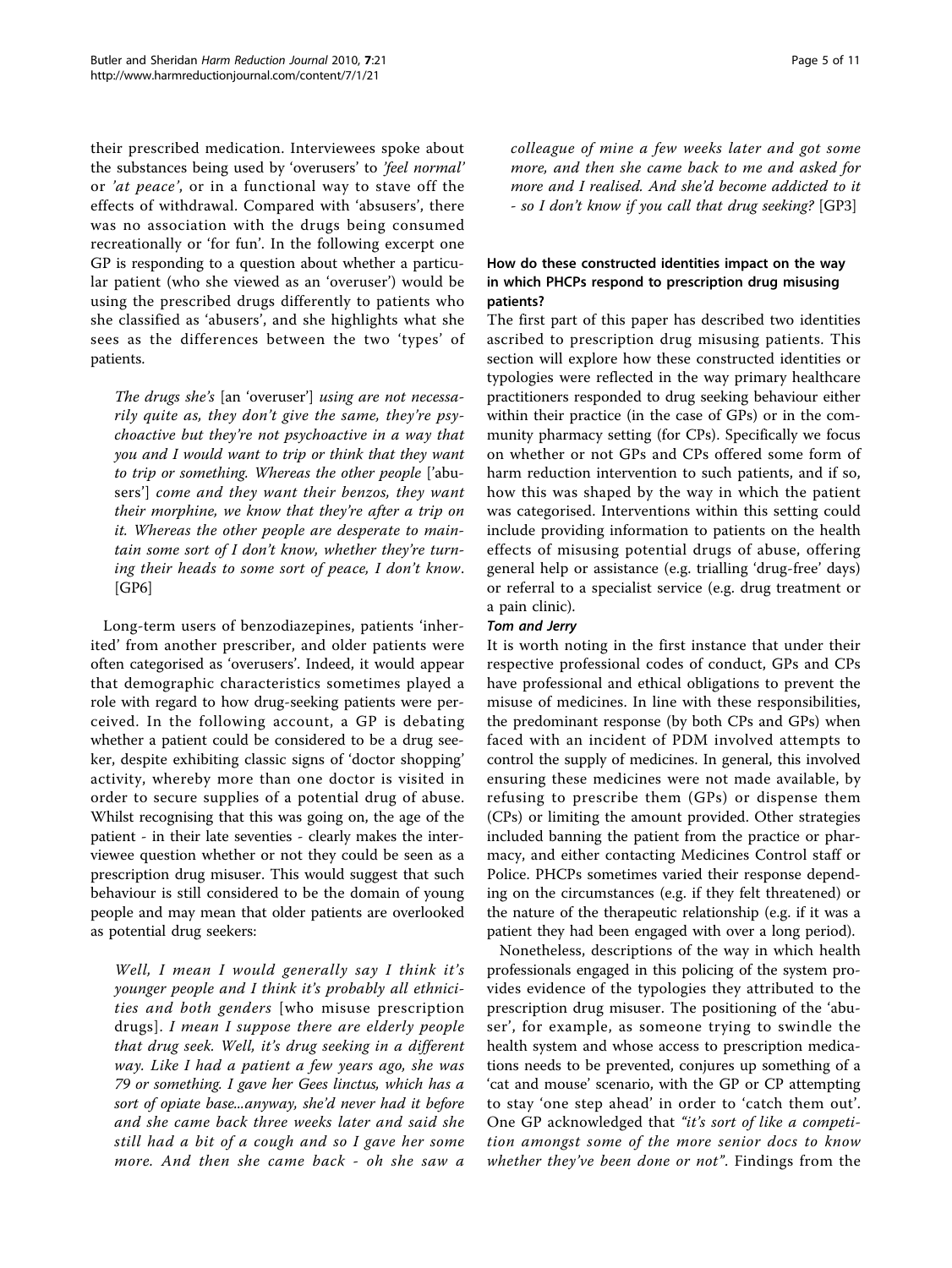research suggest that this dynamic has the potential to overshadow the fundamental healthcare role of PHCPs, with the focus on not being 'caught out' or 'duped', rather than the management of potential health and other risks to the patient involved in the activity.

In contrast, the refusal to supply prescription medicines to the 'abuser' and the emphasis on not being deceived by them, was not necessarily seen as an appropriate response to the 'overuser'. Indeed, health professionals might even actively avoid any legal or regulatory sanction when dealing with the 'overuser'. One GP, for example, recalled her concerns around a patient for whom she was prescribing high levels of Halcion™ (triazolam) and Imovane™ (zopiclone). She described him as being "chronically addicted to benzos", was uncomfortable continuing to prescribe to him at the same level, and thus considered contacting a regulatory body to seek assistance in monitoring his use. In the end, however, she decided against this course of action due to the individual being (what she considered) an 'over user' rather than a typical drug seeker (i.e. an 'abuser'):

But I didn't do it [contact Medicines Control] for that guy in the end because I think that he's actually not a drug seeker. Well he's a drug seeker in that he's totally addicted to these things but he's not, I don't believe he's passing them on or using them for any purpose other than to manage his day-to-day back pain. [GP3]

## Different strokes for different folks

Less commonly reported were attempts to support patients, to make referrals to treatment services and to instigate harm reduction interventions. Moreover, where interventions were undertaken, the nature of these was clearly shaped by the way in which patients were perceived.

The stigmatised identity of the 'drug addict' patient (i. e. those classified as 'abusers') became an issue for some PHCPs in situations where there was the potential to offer some kind of intervention. In keeping with the belief that 'abusers' were somehow to blame for their own demise and undertook their drug seeking in a more calculated fashion, some interviewees expressed less empathy for this group of patients, which carried over into their therapeutic responses. The following excerpt is one GP's response to being asked about how he would manage a patient who he considered to be an 'overuser':

## Yeah, in a supportive way, absolutely. [GP11]

This is contrasted with his response to patients he considered to be 'abusers':

Well the drug seekers ['abusers'] are taking advantage of you, they're liars and manipulators. And whereas, you may have a relationship with a patient ['overuser'] who you might inherit a patient from someone, or a new patient who comes with the warmest recommendation of their previous GP and an admission that, you know, they do have this problem as a result of an accident years ago and yes they are on ... oxycodone say. I've got a patient that's on oxycodone that uses a lot of it for a terrible bowel problem and he sees a top surgeon in town regularly. He's addicted to the stuff but, you know, so what? You know, I do everything I can to help him... once you feel that this person is genuine, not manipulative, not using you for advantage, then of course, you know, the doctor in you comes out and you help them as much as you can. [GP 11].

A community pharmacist described how their response to prescription drug misuse would vary, depending on how they viewed the patient's behaviour. In the case of 'abusers', they reported that they would involve the police, whereas they had previously undertaken some kind of harm reduction intervention with patients in the 'over users' group:

I think probably it's how do we determine it's abuse and not overuse and probably I tend to help the overuse - if I think it's overuse - as opposed to the abuse, which I will ring the cops or if it's a forgery. Yeah because I have, I have a patient now who is on weekly dispensing who we got involved with TRANX [a drug treatment service that specialises primarily in benzodiazepines addiction/dependence] because she was overusing so it is abuse but I don't think she's abusing it for the psychoactive effects. I think she was just overusing it for her own, just trying to cope.  $[CP2]$ 

The way in which drug addiction itself is positioned as something shameful and either hidden or unknown is also evident in one community pharmacist's discussion as to why they had rarely undertaken any harm reduction interventions with patients who they believed to be misusing prescription drugs. Of particular note is the way in which she described how such a patient might be approached - i.e. that they would be *accused* of having a drug problem. It is interesting to contrast this with other health issues, such as diabetes or angina, where it is difficult to imagine that health care professionals would consider these conditions in the same way, and be anxious about 'accusing' a patient of having such a health issue: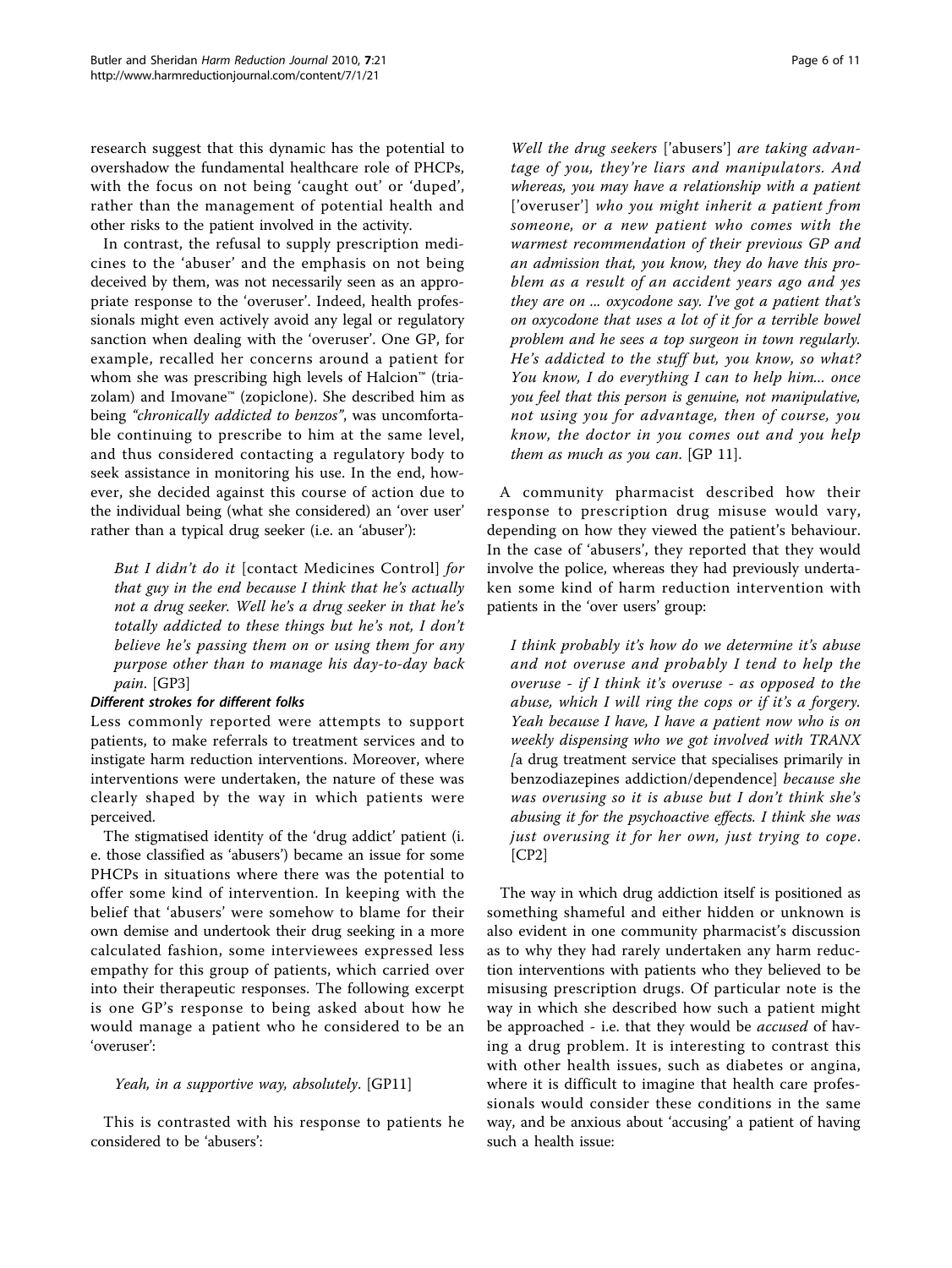I don't think it [harm reduction interventions] really happens here but I certainly think there is the potential for us to play a part in that. I'm just not really sure how you would go about doing it or how it would happen really. It is a bit of a hard one, I think we do in a way have a responsibility for that, or to assist in that but it's how to get it received without causing a problem, without them ever turning very aggressive on you. It's - I don't know that's quite as easy as doing that. If someone asks, you know, if your customer asks for information or instigates it, then it's very easy to give information across. But for you to, you know, basically accuse them of them having a drug problem, it can be quite hard to instigate. [CP16]

Also evident from this account, in which the pharmacist acknowledges that there is a duty of care to offer harm reduction interventions, are a number of reasons for this not occurring, including a lack of knowledge as to how to go about it, and a fear of "them" becoming aggressive.

Concerns over the way in which patients might react were not restricted to 'abusers'. Some interviewees indicated that they expected 'over users' may also respond negatively to a GP or CP-initiated intervention. The reasons for this, however, were somewhat different. One GP highlighted that patients in the 'over-user' category may not consider themselves to have a drug-related problem and in the following extract describes how this can make things difficult for the healthcare professional who is attempting to intervene and instigate some form of behaviour change:

Others, like that little old lady, for some reason you get them going on them [benzodiazepines] because it's not as if you can never prescribe them because they're quite good drugs. And then they find them helpful and then it's quite hard to talk them out of it because there's lots of people that actually don't see that argument long term you'll become addicted and need something every night and the side effects that, you know, you're less well, you're less crisp, your concentration is poor, you can fall more. But you get the counter argument, but doctor I can't sleep and if I can't sleep I fall more and I've got poor concentration and you know, you sit there and it's quite hard to actually justify not giving them something that does sound really helpful. You know, so it is a very difficult area, very difficult. [GP3]

Another GP questioned whether intervening was necessary, or even appropriate for these patients:

I mean some years ago there was a preponderance of middle aged and older people being on them [benzodiazepines]. And so that's probably a bit less common now but with some of the older ones who have been on them a while who are resistant to coming off you might think, well, you know, if they've been on them this long and they're going to die in a few years, why bother getting them off? [Interview GP9]

#### Getting to know you

For the most part, GPs and CPs spoke about having longer term relationships with 'over users', given that they were often elderly individuals who had been linked with the practice or pharmacy over a period of years. In contrast, 'abusers' were frequently 'one off' patients who attempted to secure illicit supplies of prescription drugs and, when unsuccessful, were likely to leave the premises quickly, rarely to be seen again (although there were some exceptions).

The practicalities of undertaking some kind of harm reduction intervention with a drug seeker unknown to the practice or pharmacy, were highlighted as potential barriers by some interviewees. As evident in the following interview extract, it was not seen to be feasible where patients were keen to spend limited time in the consultation and it was expected that they would not be interested in accessing any help:

I: So do you think there are any opportunities for GPs to get involved in harm reduction in this way?

R: ... Not for the one off drug seeker that comes into your office, you know, they're not going to, the reality is that they're not going to break down and say, 'oh yes doc, you're dead right and I'm hopeless and give me help'. You know, they're there with an agenda and they're moving on and they'll be new to the area. If they're not going to get the goods they're out of there. [GP11]

Alongside the obvious practical difficulties of instigating a brief intervention within a single encounter with a new drug seeking patient, the lack of a relationship with a patient had other implications. One GP, for example, felt less inclined to help casual patients:

I guess if they're a casual patient and coming in seeking some obvious substance, then you know, you're quite blunt with them and send them on their way. But if it's a long term patient who you've developed a relationship with you try to sort them out better. And try and yeah I guess I manage things a bit differently, rather than just send them on their way. [GP15]

#### 'Over users' falling through the gaps

In general, drug misuse is a covert activity, possibly only being revealed within one's social networks. It was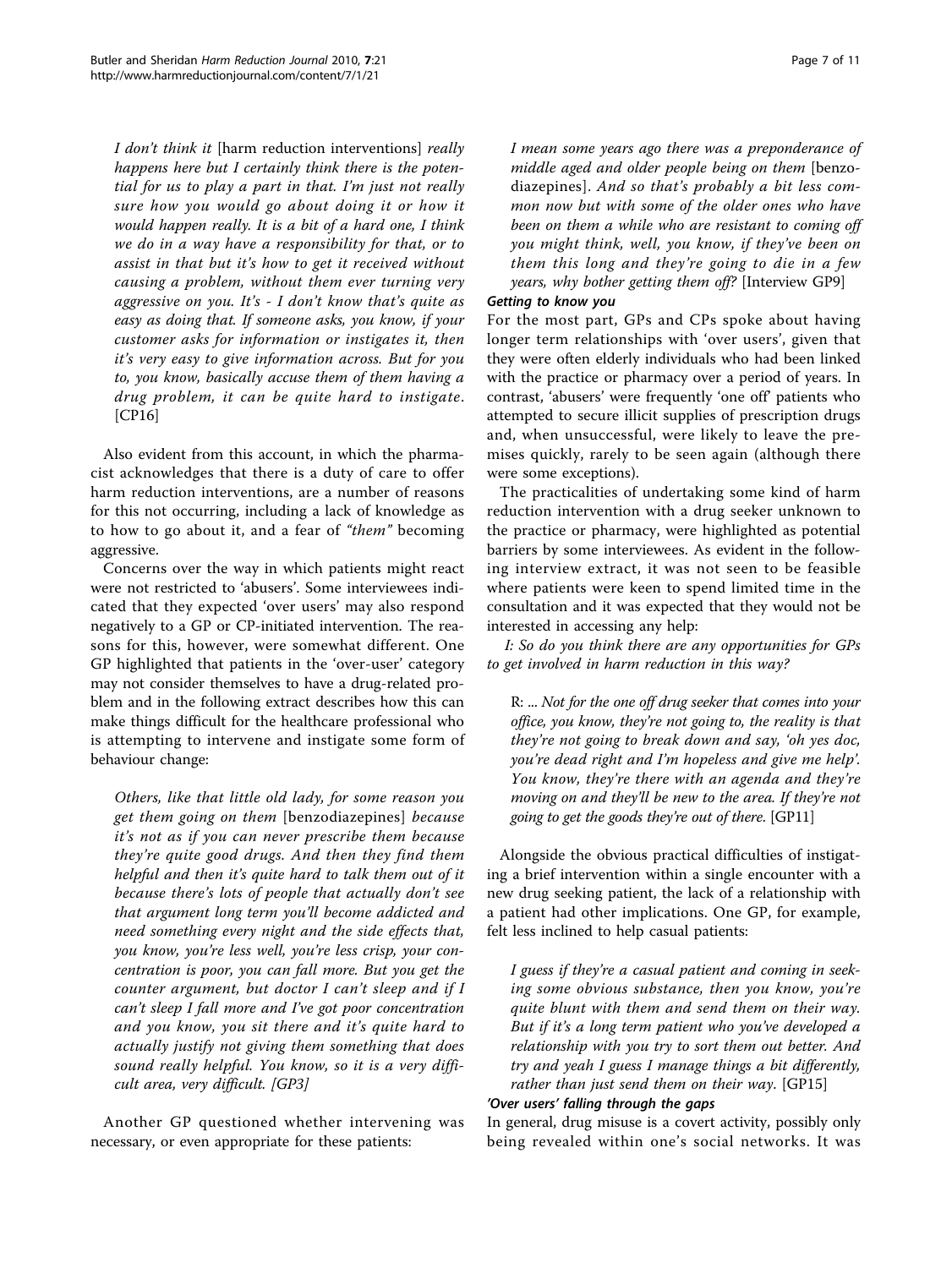acknowledged that 'over users', however, may be less likely to share their substance use problem. One key expert highlighted that, for the 'overuser,' this could mean they had no access to a support network and subsequently less help in relation to their prescription drug use:

Often with the illicit drug use ['abusers'] it's the whole culture and group of people using illicitly together, so there's discussion about the use within that group, peer group. And there's support within that, and there's sort of 'you're getting in trouble here', or 'go there, you'll get something there'. If it's people who have come through the other doorway and have built up a dependence from getting drugs prescribed by their GP ['over users'] they're usually quite isolated. They're not going to come to talk to their families about 'I needed three more sleeping tablets last night'. I think that would be unlikely so I think that group are alone a bit more. And probably less likely to know where to go for help... they're a naive user really. [KE10]

In line with this, it was considered that over-users would not see themselves as 'addicts' or as a part of the drug-taking cultural milieu. Thus, even where practitioners were willing to engage in harm reduction interventions with 'overusers' (e.g. referral to a treatment agency), findings from the research indicate that practitioners believed that this group of patients may not view traditional treatment options available as relevant or appropriate:

I think for some, you know those two groups again, depending on if someone's using other substances and seeking the drugs to support the other drug use ['abusers'], they belong with NA [narcotics anonymous], but the group who may have unintentionally ended up with a dependency ['over users'], may not see that they fit with that illicit culture. [KE10]

## The value of experience

Despite much of the data pointing to a potential lack of engagement in harm reduction interventions with 'abusers', there was evidence that practitioners with a different mindset, with prior training and experience, and working in situations where no other treatment was available, might be willing to tackle the issue. One experienced GP with extensive exposure to drug-using patients and training in the area of drug misuse (he was also authorised to prescribe methadone and had a large methadone patient base) describes below his approach to managing his prescription drug misusing patients:

....Because you confront the addiction factor of it and start to say, 'well look okay this is realistic' and 'what are we going to do about your addiction' and not 'what are we going to do about you not having this prescription?'. So you see it as a problem and a health related problem and you start to become more realistic around genuine interventions. [KE5 and practicing GP]

This same GP went on to highlight the nature of his therapeutic approach:

When you're a rural practitioner you're a monopoly provider and there is a, if you like, an ethical obligation to be therapeutic for everybody - they don't have another option. You can't just say "piss off noddy because you're annoying me" because that person still has health needs and will still need to access my service on an ongoing basis and for other reasons. So you tend to try and take a therapeutic approach in the first instance and say,'look I think there's an issue here - you're either addicted to these drugs or you're abusing them, one or the other'. So I confront the patient with the issue, 'what are we going to do about that?' And I put the onus back on them and some people will respond to that and others won't, and others will walk or storm out and abuse the receptionist on the way past, whatever they choose to do. [KE5 and practicing GP]

## **Discussion**

This paper has drawn on the findings from a research study which explored the issue of prescription drug misuse within primary care. It did not set out to specifically investigate whether or not PHCPs viewed drug seekers as a homogenous group - this was something that was identified during data collection, and explored further as part of the analysis process. The findings reveal that perceptions were of two distinct groups of drug seekers who were viewed quite differently and often elicited distinct (and often opposing) responses from PHCPs. Whilst much has been written about practitioners' attitudes towards drug misusers per se, and their treatment within primary care settings [[12](#page-9-0)-[15\]](#page-9-0), we have found little which has examined this issue within the context of patients involved in misuse of prescription medicines, specifically. A small-scale study undertaken in the UK which explored views of high-dose benzodiazepine-dependent patients also identified that these individuals were not considered a uniform group, with distinctions made between housewives "with anxiety problems" and polydrug users [\[16](#page-9-0)].

When discussing drug seekers, most of the dialogue centred on the group perceived to be 'abusers', and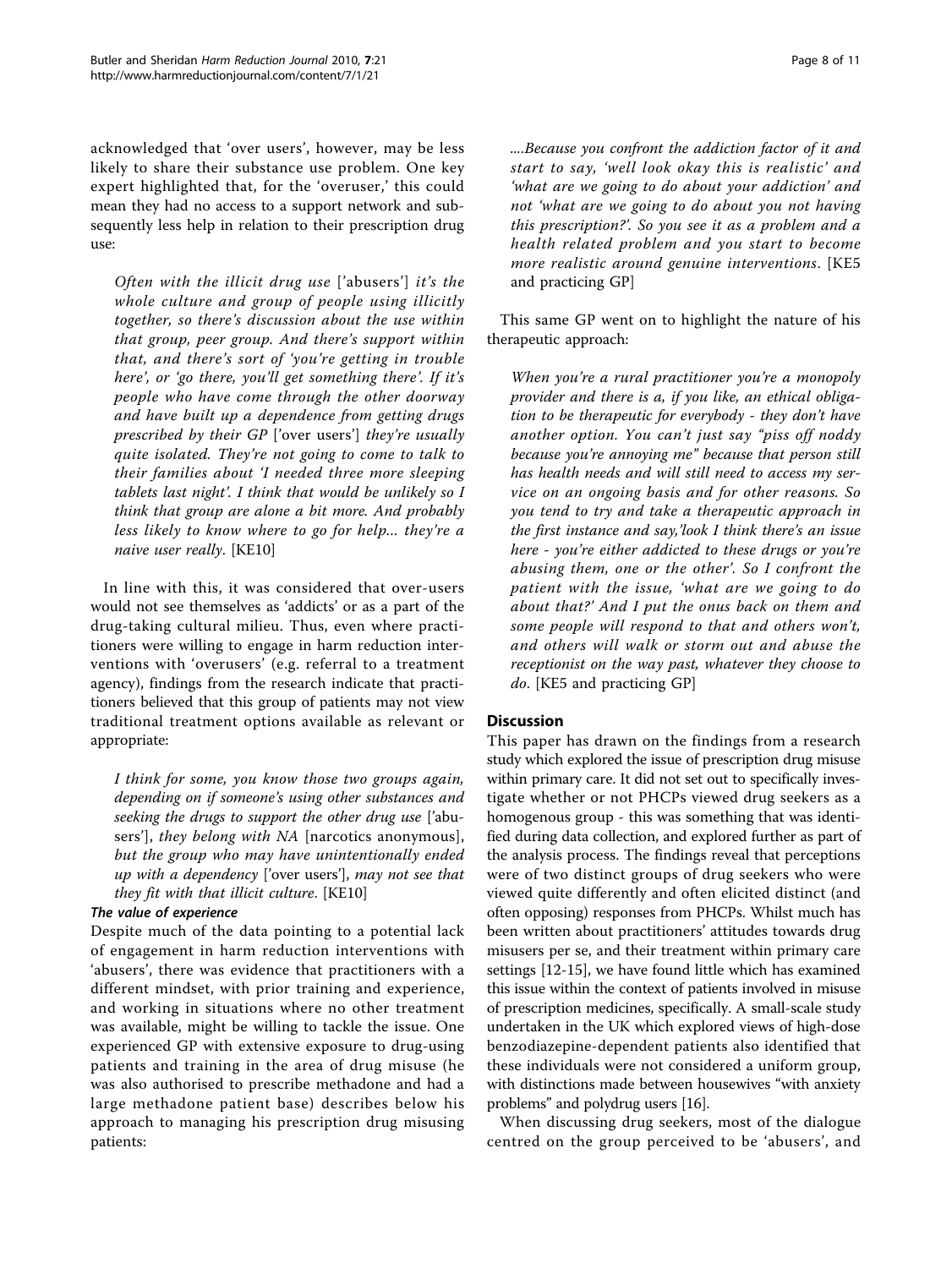there were clear indications of greater levels of empathy with 'over-users'. Indeed, the research has provided further evidence of the way in which drug addiction is highly moralised, and has shown that primary healthcare practitioners are not exempt from this. This is perhaps not surprising given the widespread stigma and marginalisation experienced by drug using members of society [[17](#page-9-0),[18](#page-9-0)]. In our study, there was much evidence of stereotypical views held of prescription drug misusers as 'addicts', with associated, often negatively portrayed, lifestyles and appearance. The stigmatisation of drug users within primary care settings has been widely discussed in the literature [[19-](#page-9-0)[21\]](#page-10-0). A study which investigated the reasons why some community pharmacists were reluctant to provide services to drug users revealed a lack of approval by staff or customers, a potential increased level of shoplifting by patients accessing the service, and business reasons as being the basis for this [[13\]](#page-9-0). Research undertaken with GPs identified that the majority of GPs interviewed held at least some negative views towards drug users. This generally related to patient behaviour (e.g. missing appointments) or due to threats to safety. However, whilst the authors note that 'difficult' and 'manipulative' were commonly used terms with regard to these patients, there was also evidence of more positive and accepting attitudes amongst some GPs [[22](#page-10-0)]. In addition, the way in which GPs and CPs respond to the issue, may, in part, be influenced by the degree to which they believe they have contributed to the behaviour by historically having facilitated or enabled acquisition of prescription medicines.

A lack of training in the area of addiction and/or substance abuse has been identified as contributing to stigmatised views amongst health professionals of drug using patients, or an unwillingness to undertake harm reduction interventions such as counselling [\[19](#page-9-0)[,23,24\]](#page-10-0). In overcoming some of the stigmatised views held by PHCPs, we would assert that training and education need not be complex nor resource-intensive. Fairly simple activities such as undergraduate medical and pharmacy students receiving talks from ex-prescription drug misusers may serve to de-mystify substance use and challenge some of the pigeonholing and negative labelling that occurs. It is, however, also worth considering that education and training on its own, is not likely to be enough to shift negative attitudes towards drug users/prescription drug misusers. In their review of research on the attitudes of health professionals towards alcohol and other drug (AOD) work, Skinner and colleagues highlight that organisational culture plays a role in this issue, alongside a health professional's personal standpoint on drug use and matters of social justice [[15\]](#page-9-0).

Within the context of prescription drug misuse specifically, the findings from this study have some important implications. Firstly, patients who misuse prescription medicines (particularly those deemed to be 'abusers' by their GPs and CPs) may be stigmatised in the same way as illicit drug users in general. There was evidence of a lack of empathy in relation to the personal circumstances of 'abusers', with their addiction seen as being their own fault, able to be controlled, and something that they chose to do. It is possible that this may also impact on a patient's care in relation to other areas of their health. Baldacchino and colleagues, in a study of chronic non-cancer pain management of patients with a substance misuse history, also noted that physicians indicated that their judgment of a patient with a substance misuse diagnosis might adversely impact on the patient's pain care [[25\]](#page-10-0).

In many cases, PDM was viewed as a legal matter rather than a health issue. This is in line with previous research from the US which explored the knowledge and attitudes of pharmacists towards prescription drug abuse. Half the sample saw their position as incorporating both a policing role as well as a healthcare professional, and when they were asked how prescription drug abusers should be treated - as patients with brain disorders, as people with illegal behaviours, or as both nearly three quarters indicated 'both' [[24\]](#page-10-0). There is clearly a tension between a health professional's need to work within their scope of practice and adhere to the codes of ethics and guidance provided by their regulatory bodies, and a desire to provide help and treatment for those with problematic substance use. It may be that in classifying those who misuse PDMs in the way our respondents have, they are seeking to legitimise or justify their responses to the issue.

Secondly, given the dominance of the 'abuser' typology, it is probable that primary healthcare professionals may overlook some drug seeking individuals who fall outside of this image. Thus, those patients who are wellpresented and articulate may not be considered potential misusers despite exhibiting suspicious behaviour (e. g. specific requests for a potential medicine of abuse). At the same time, 'scruffy', tattooed individuals may be unfairly suspected of misuse behaviour, and possibly denied legitimate treatment. Clearly, PHCPs need to be aware of their own internal judgments and preconceived ideas of drug misuse and prescription drug misusers.

Similarly, how patients were categorised clearly influenced the way in which some PHCPs responded to incidents of PDM. Interestingly, there was evidence that the responses to 'overusers' (particularly long-term users of medicines such as benzodiazepines) could be inconsistent. On one hand, practitioners indicated that 'overusers'' misuse problem may not be addressed due to the perceived lower level of harm (to self and society) associated with this type of PDM. Conversely, it is possible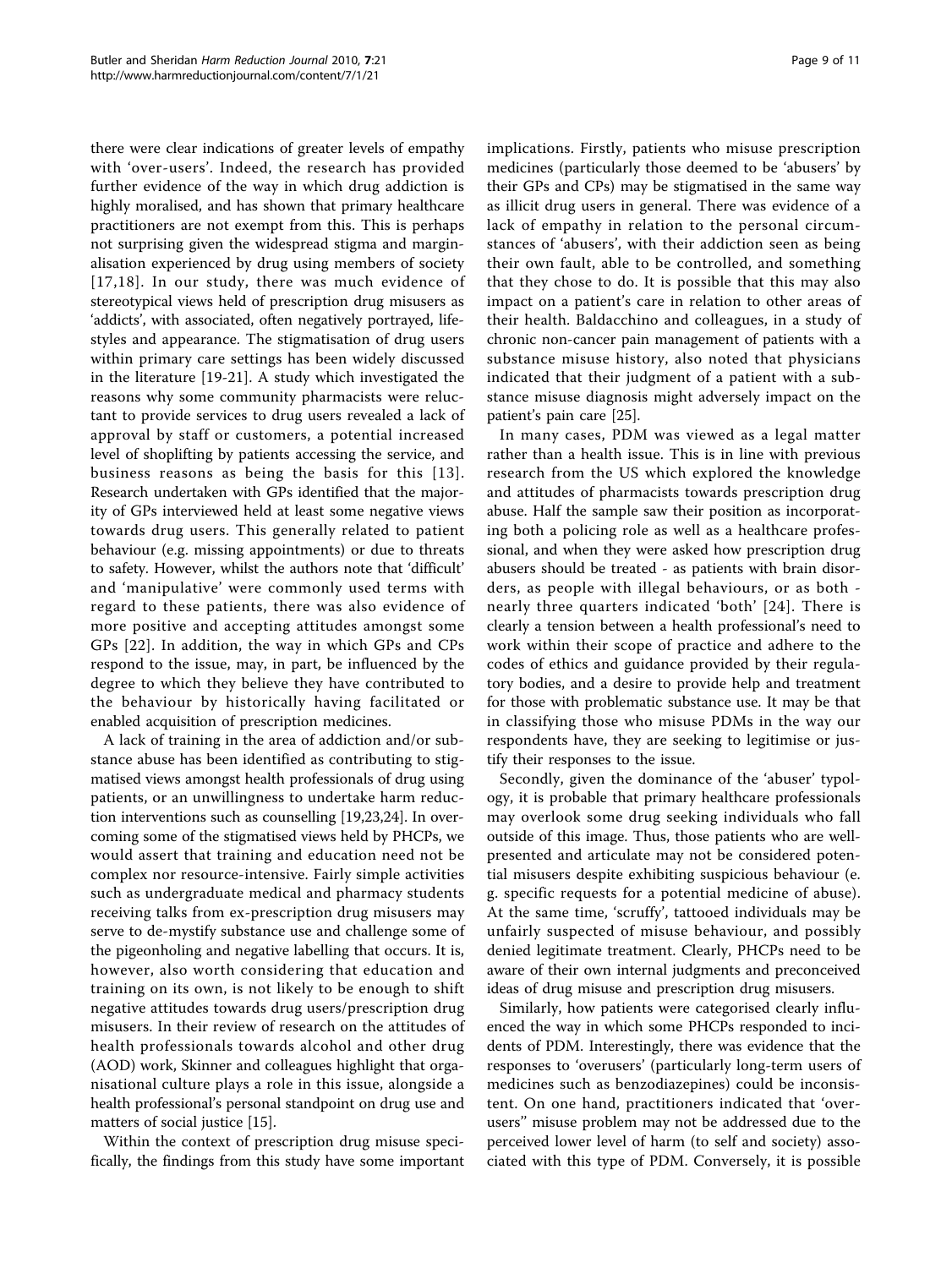<span id="page-9-0"></span>that these patients may receive a greater level of care, given the sense of compassion that was expressed towards their problem - particularly in cases where their dependence/addiction was considered iatrogenic.

It notable that it is not only health professionals who may stigmatise drug users, but also drug-taking individuals themselves [11,[26](#page-10-0)]. Research with problematic drug users in the UK found that some users rejected the "junkie" identity commonly associated with criminality and un-controlled heroin use, and were careful to distinguish themselves from this stigmatised identity and other drug users who they categorised in this way [11]. This is in keeping with the view of some healthcare practitioners in our study that referral to a traditional drug treatment centre may not always be appropriate for patients who misuse prescription medicines. It would also be interesting to conduct further research with prescription drug misusers themselves and explore whether such typologies do indeed exist - and whether or not the two types of patients described in this paper express similar views to those of primary healthcare practitioners.

Finally, as with all research, our study is not without its limitations. The research was conducted in New Zealand, which has a particular illicit drugs market and high reliance on diverted pharmaceuticals. The view and practices of PHCPs who might have been involved in over-prescribing or inappropriate supply of prescription medicines may also not be represented here.

#### Conclusions

This study has uncovered two typologies of prescription drug misusers, as described by PHCPs, and has explored the potential associations between these typologies and health practitioners' engagement in harm reduction and treatment interventions. Results from the study indicate a need for further exploration of these issues, in particular 'over users' whose needs may not be being met by mainstream drug services, and issues of stigma in relation to 'abusers'.

#### Acknowledgements

Funding for this study was provided by the National Drug Policy Discretionary Fund, administered by the Ministry of Health, New Zealand. The views expressed in this paper may not reflect those of the funding body. We would like to acknowledge the support of our advisory group and offer thanks to those who participated in the study and gave of their time.

#### Authors' contributions

JS conceived of, and designed the study, was involved in the analysis and writing of the paper. RB carried out the data collection, undertook the analysis and drafted the manuscript. All authors read and approved the final manuscript.

#### Competing interests

The authors declare that they have no competing interests.

Received: 12 April 2010 Accepted: 26 September 2010 Published: 26 September 2010

#### References

- 1. Room R: Stigma, social inequality and alcohol and drug use. Drug Alc Rev 2005, 24:143-155.
- 2. Drugs and Crime Prevention Committee: Inquiry into the misuse/abuse of benzodiazepines and other forms of pharmaceutical drugs in Victoria: final report. Melbourne: Parliament of Victoria 2007 [\[http://www.parliament.](http://www.parliament.vic.gov.au/images/stories/committees/dcpc/pharmaceuticalmisuse/Benzo_Final_web_web_res.pdf) [vic.gov.au/images/stories/committees/dcpc/pharmaceuticalmisuse/](http://www.parliament.vic.gov.au/images/stories/committees/dcpc/pharmaceuticalmisuse/Benzo_Final_web_web_res.pdf) [Benzo\\_Final\\_web\\_web\\_res.pdf\]](http://www.parliament.vic.gov.au/images/stories/committees/dcpc/pharmaceuticalmisuse/Benzo_Final_web_web_res.pdf).
- 3. International Narcotics Control Board: Report of the International Narcotics Control Board for 2006. New York: United Nations 2007 [[http://www.incb.](http://www.incb.org/incb/annual_report_2006.html) [org/incb/annual\\_report\\_2006.html\]](http://www.incb.org/incb/annual_report_2006.html), (accessed 28.7.2010).
- Ministry of Health: National Drug Policy 2007-2012. Wellington: Ministry of Health 2007 [\[http://www.moh.govt.nz/moh.nsf/indexmh/national-drug](http://www.moh.govt.nz/moh.nsf/indexmh/national-drug-policy-2007-2012)[policy-2007-2012\]](http://www.moh.govt.nz/moh.nsf/indexmh/national-drug-policy-2007-2012), (accessed 28.7.2010).
- 5. McCarthy M: [Prescription drug abuse up sharply in the USA.](http://www.ncbi.nlm.nih.gov/pubmed/17486697?dopt=Abstract) Lancet 2007, 369:1505-1506.
- 6. Pankratz L, Hickam DH, Toth S: The identification and management of drug-seeking behavior in a medical center. Drug Alc Depend 1989, 24:115-118.
- 7. Wilkins C, Griffiths R, Sweetsur P: Recent Trends in Illegal Drug Use in New Zealand, 2006-2008. Findings from the 2006, 2007 and 2008 Illicit Drug Monitoring System (IDMS). Auckland: Massey University 2009 [\[http://](http://www.shore.ac.nz/projects/2008%20IDMS%20Report.pdf) [www.shore.ac.nz/projects/2008%20IDMS%20Report.pdf](http://www.shore.ac.nz/projects/2008%20IDMS%20Report.pdf)], (accessed 28.7.2010).
- 8. Patton M: Qualitative evaluation and research methods. Newbury Park, CA: Sage Publications 1990.
- 9. Thomas D: A general inductive approach for qualitative data analysis. [[http://www.fmhs.auckland.ac.nz/soph/centres/hrmas/\\_docs/Inductive2003.](http://www.fmhs.auckland.ac.nz/soph/centres/hrmas/_docs/Inductive2003.pdf) [pdf](http://www.fmhs.auckland.ac.nz/soph/centres/hrmas/_docs/Inductive2003.pdf)], (accessed 28.7.2010).
- 10. Weekes J, Rehm J, Mugford R: Prescription Drug Abuse FAQs. Ottawa: Canadian Centre on Substance Abuse 2007 [[http://www.ccsa.ca/2007%](http://www.ccsa.ca/2007%20CCSA%20Documents/ccsa-011519-2007.pdf) [20CCSA%20Documents/ccsa-011519-2007.pdf\]](http://www.ccsa.ca/2007%20CCSA%20Documents/ccsa-011519-2007.pdf), (accessed 28.7.2010).
- 11. Radcliffe P, Stevens A: [Are drug treatment services only for](http://www.ncbi.nlm.nih.gov/pubmed/18640760?dopt=Abstract) 'thieving junkie scumbags'[? Drug users and the management of stigmatised](http://www.ncbi.nlm.nih.gov/pubmed/18640760?dopt=Abstract) [identities.](http://www.ncbi.nlm.nih.gov/pubmed/18640760?dopt=Abstract) Soc Sci Med 2008, 67:1065-1073.
- 12. Matheson C, Pitcairn J, Bond CM, Teijlingen Ev, Ryan M: [General practice](http://www.ncbi.nlm.nih.gov/pubmed/12492763?dopt=Abstract) [management of illicit drug users in Scotland: a national survey.](http://www.ncbi.nlm.nih.gov/pubmed/12492763?dopt=Abstract) Addiction 2003, 98:119-126.
- 13. Roberts K, Murray H, Gilmour R: What's the problem? Why do some pharmacists provide services to drug users and others won't? Journal of Substance Use 2007, 12:13-25.
- Sheridan J, Barber N: Drug Misuse and HIV Prevention: Attitudes and Practices of Community Pharmacists with Respect to two London Family Health Services Authorities. Addiction Research and Theory 1997, 5:11-21.
- 15. Skinner N, Roche AM, Freeman T, McKinnon A: Health professionals' attitudes towards AOD-related work: Moving the traditional focus from education and training to organizational culture. Drugs: Education, Prevention, and Policy 2009, 16:232-249.
- 16. Kapadia N, Fox D, Rowlands G, Ashworth M: Developing primary care services for high-dose benzodiazepine-dependent patients: A consultation survey. Drugs: education, prevention and policy 2007, 14:429-442.
- 17. Room R: The cutural framing of addiction. Janus Head 2003, 6:221-234.
- 18. Room R, Rehm J, Trotter RI, Paglia A, Ustun T: Cross-cultural views on stigma, valuation, parity and societal values towards disability. In Disability and Culture: universalism and diversity. Edited by: Ustun T, Chatterji S, Bickenbach J. Seattle: Hogrefe 2001:247-291.
- 19. Dole E, Tommasello A: Recommendations for Implementing Effective Substance Abuse Education in Pharmacy Practice. In Strategic Plan for Interdisciplinary Faculty Development:Arming the Nation's Health Professional Workforce for a New Approach to Substance Use Disorders. Edited by: Haack M, Adger H. Rhode Island: Association for Medical Education and Research in Substance Abuse; 2002:.
- 20. Matheson C: Views of illicit drug users on their treatment and behaviour in Scottish community pharmacies: implications for the harm-reduction strategy. Health Educ J 1998, 57:31-41.